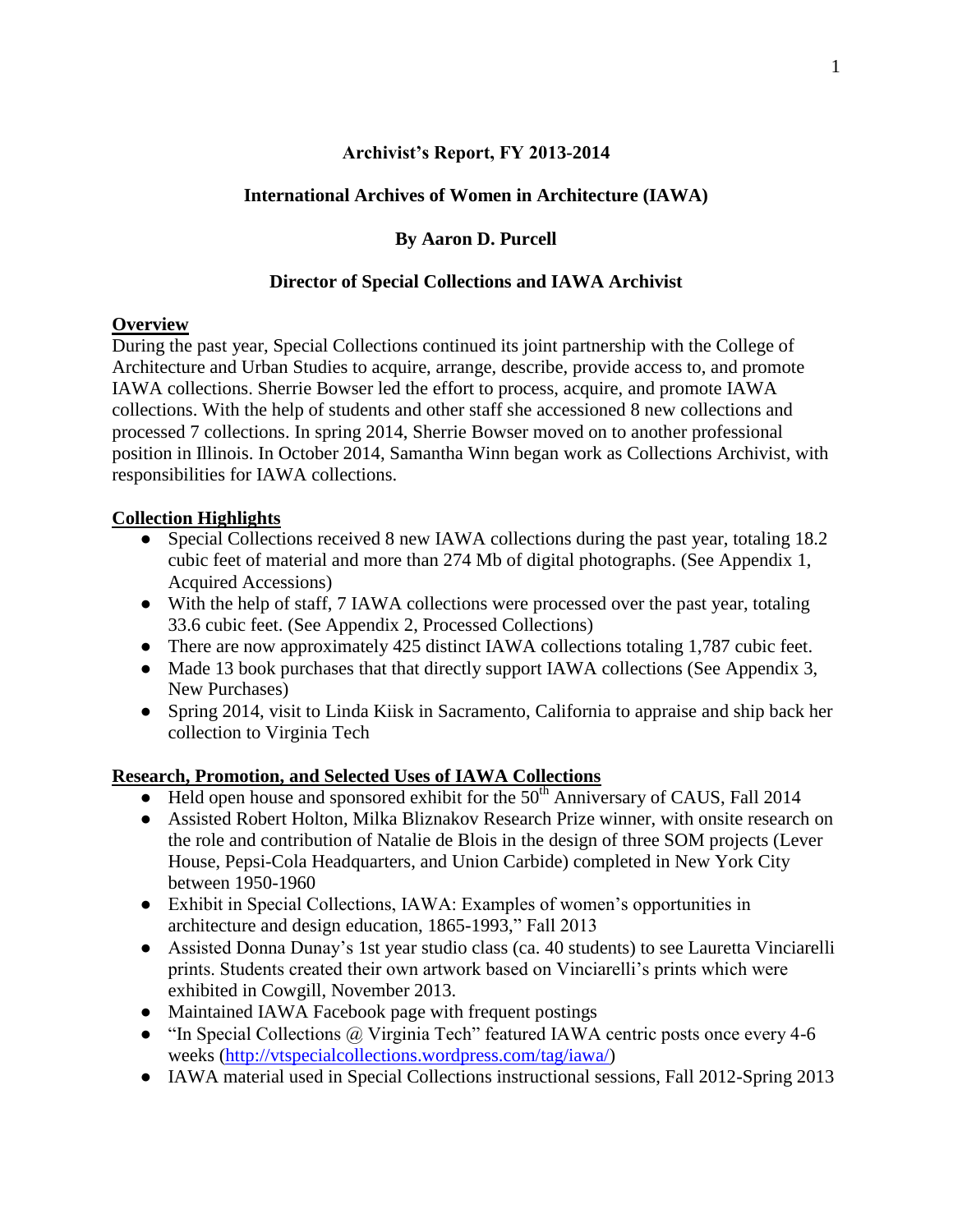- Sherrie Bowser, steering committee member, Architectural Records Roundtable, Society of American Archivists
- Aaron Purcell presented a paper on the challenges of electronic architectural records before the Architectural Records Roundtable at the annual meeting of the Society of American Archivists, Washington, D.C., August 2014
- Aaron Purcell presented a paper on working with international donors at the joint meeting of the Archives and Records Association of New Zealand (ARANZ) and the Australian Society of Archivists (ASA) in Christchurch, New Zealand, October 2014
- Staff replied to nearly two dozen reference questions related to IAWA collections.
- IAWA Annual Meeting, October 2013

#### **Support for IAWA**

• Several small donations received (See Appendix 4, Gift and Endowment Accounts)

## **Biographical Database**

● Gail McMillan continued to oversee the IAWA Biographical Database. There are 2,436 publicly available records at, [http://lumiere.lib.vt.edu/iawa\\_db.](http://lumiere.lib.vt.edu/iawa_db)

#### **Mission and Vision**

Our efforts in developing the collections of the IAWA support the department's mission to build true research collections of manuscripts, books, and images for scholars, students, faculty, and other researchers to use. During the past year interest in IAWA materials, from faculty, students, architects, and scholars, remained steady. We have made IAWA collections a central part of our collection development efforts, our instructional sessions, and our campus outreach efforts. The ability to scan large format materials from IAWA collections has increased our joint efforts to promote the collections and research, as well as expand the department's digital projects and online presence.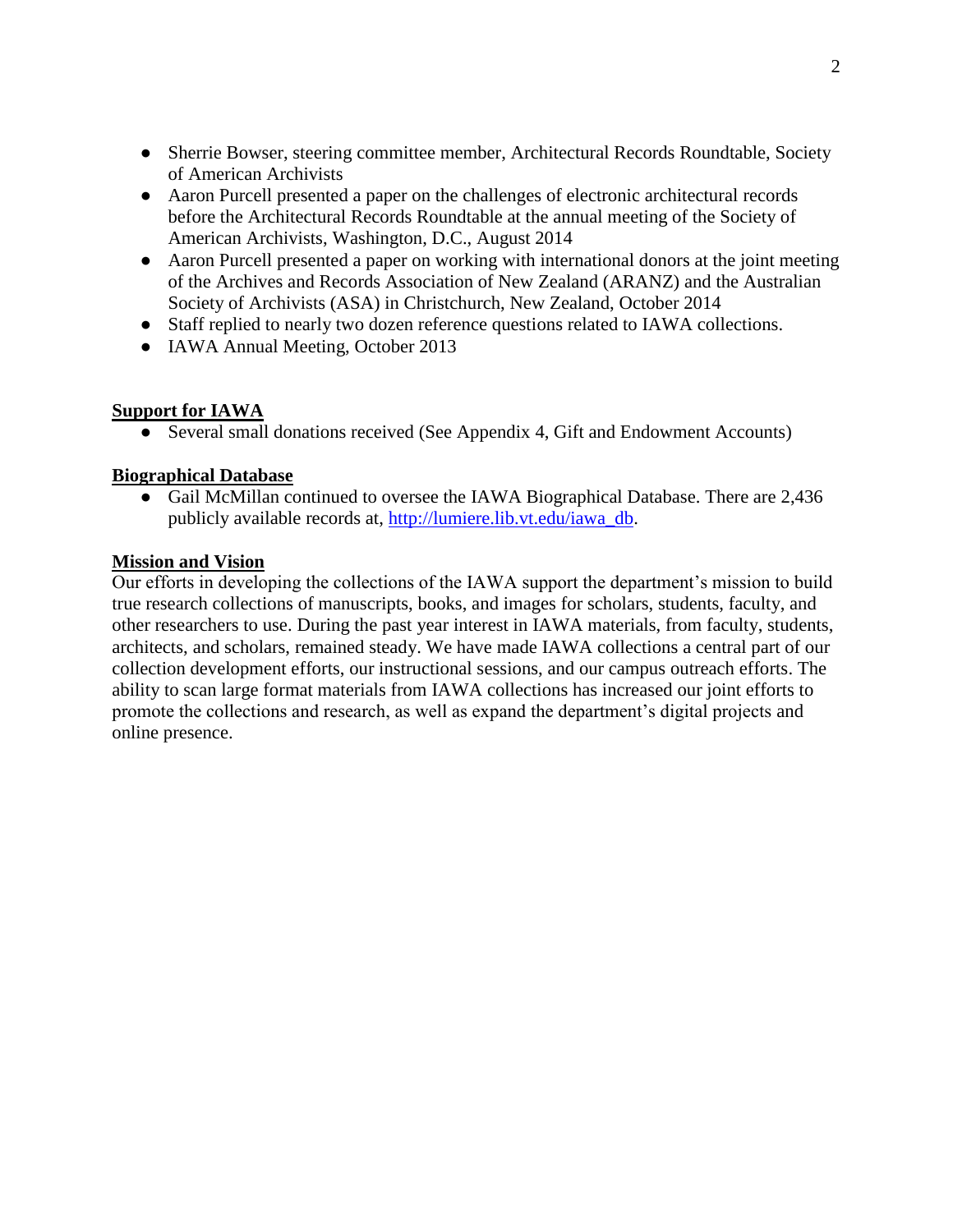# **Appendix 1. Acquired Accessions**

| Accession<br>Number | Title                                                                                  | Date of<br>Accession | Method of<br>Acquisition | Cubic<br>Feet         |
|---------------------|----------------------------------------------------------------------------------------|----------------------|--------------------------|-----------------------|
| Acc2013-085         | The Town of Tomorrow and Home<br><b>Building Center Souvenir Folder</b>                | 10/7/2013            | Purchase                 | $0.1$ cu. ft.         |
| Acc2013-095         | Dorothy Pebworth Morgan<br><b>Billmyer Biographical Information</b>                    | 11/2/2013            | Gift                     | 0.1 cu. ft.           |
| Acc2013-096         | Kimiko Suzuki Architectural<br>Collection                                              | 11/2/2013            | Gift                     | 1.2 cu. ft.           |
| Acc2013-097         | Elsa Marie Rupp Hofheinz<br>Diary/Art League of Philadelphia<br><b>Meeting Minutes</b> | 11/14/2013           | Purchase                 | $0.2$ cu. ft.         |
| Acc2013-098         | <b>Addition to Lois Davidson Gottlieb</b><br><b>Architectural Collection</b>           | 11/15/2013           | Gift                     | 35.5 Mb<br>(digital)  |
| Acc2014-024         | Linda Kiisk Architectural<br>Collection                                                | 2/7/2014             | Gift                     | 15 cu. ft.            |
| Acc2014-025         | <b>Addition to IAWA Records</b>                                                        | 4/25/2014            | Gift                     | 293.9 Mb<br>(digital) |
| Acc2014-069         | Addition to Ms2009-099 Pamela<br><b>Webb Architectural Collection</b>                  | 9/12/2014            | Gift                     | 1.4 cu. ft.           |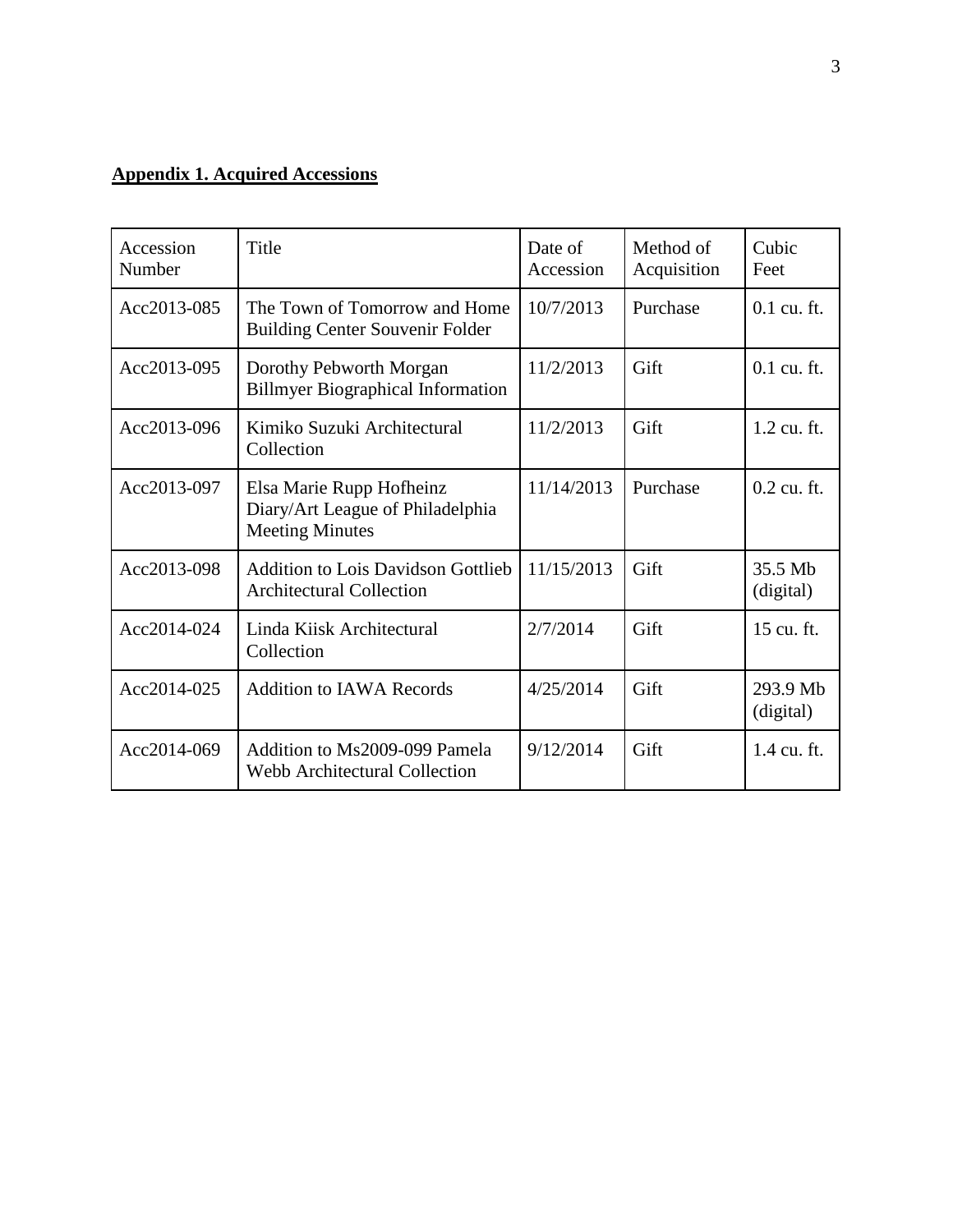# **Appendix 2. Processed Collections**

| Manuscript<br>Number | Title                                                                                                           | <b>Processing Date</b> | <b>Cubic Feet</b> |
|----------------------|-----------------------------------------------------------------------------------------------------------------|------------------------|-------------------|
| Ms2013-058           | <b>Winifred Parsons Architectural</b><br>Notebook                                                               | 10/2013                | 0.3 cu. ft.       |
| Ms2013-059           | Martha Bil Manevich Architectural<br>Collection                                                                 | 10/2013                | 1.1 cu. ft.       |
| Ms2013-081           | Pearl M. Brickman Architectural<br>Collection                                                                   | 10/2013                | 6.2 cu. ft.       |
| Ms2013-088           | Margaret (Peggy) Cochrane<br><b>Architectural Collection</b>                                                    | 11/2013                | 13.2 cu. ft.      |
| Ms2013-089           | Kimiko Suzuki Architectural Collection                                                                          | 11/2013                | 1.1 cu. ft.       |
| Ms2013-090           | Marie-Louise Laleyan Architectural<br>Collection                                                                | 4/2014                 | 11.3 cu. ft.      |
| Ms2013-094           | Meeting Minutes of the Art League of<br>Philadelphia and Diary of Art League<br>Member Elsa Marie Rupp Hofheinz | 9/2014                 | $0.2$ cu. ft.     |